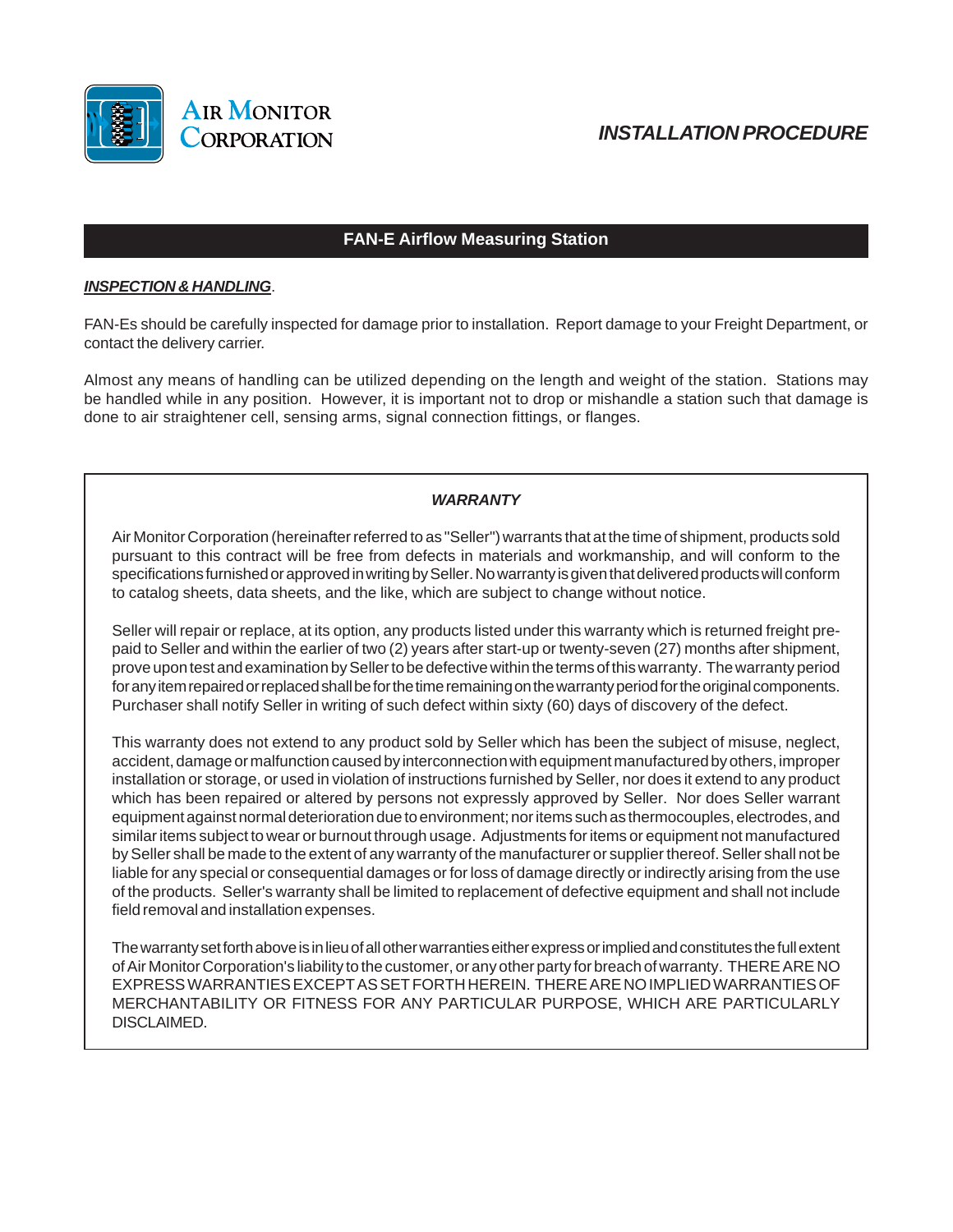#### **FAN-E Airflow Measuring Station**

*ORIENTATION OF STATION.* Using the AIRFLOW directional arrow on the side of the station to determine correct orientation, install the station with the honeycomb air straightener facing airflow.

*INSTALLATION OF STATIONS*. To achieve published performance standards, the location of FAN-E in ductwork must comply with the Minimum Requirements for Installation on the following page. Whenever possible, the FAN-E should be installed in long, unobstructed, straight runs of ductwork with 75% of the straight run upstream of the FAN-E.

*CAUTION:* FAN-E *Stations should not be used to strengthen or support connecting ductwork, and holes should not be drilled into the casing other than through connecting flanges.*

FAN-Es are furnished in flanged and non-flanged designs.

*FASTENERS*. The FAN-E can be attached to adjacent ductwork by means of its 90º connection flanges, or with a sheetmetal collar for FAN-Es without flanges. Connection flanges are not pre-drilled, allowing the installer a choice of fastener types, sizes, and spacing consistent with similar elements in the ductwork, and standard industry practices, to ensure an airtight installation.

*SIGNAL TUBING*. Signal tubing for total and static pressure takeoff connections may be 1/4" OD if the distance from the measuring device to the transmitter is 200' or less.

*CAUTION: External fittings on the FAN-E must not be rotated or twisted during installation of connection fittings. After tubing is completed, signal lines should be leak tested prior to operation.*

*SPLIT STATION INSTALLATIONS*. Units larger than 144" in height or width are split for shipment and require field assembly. Assembly hardware and external signal manifolding is provided.



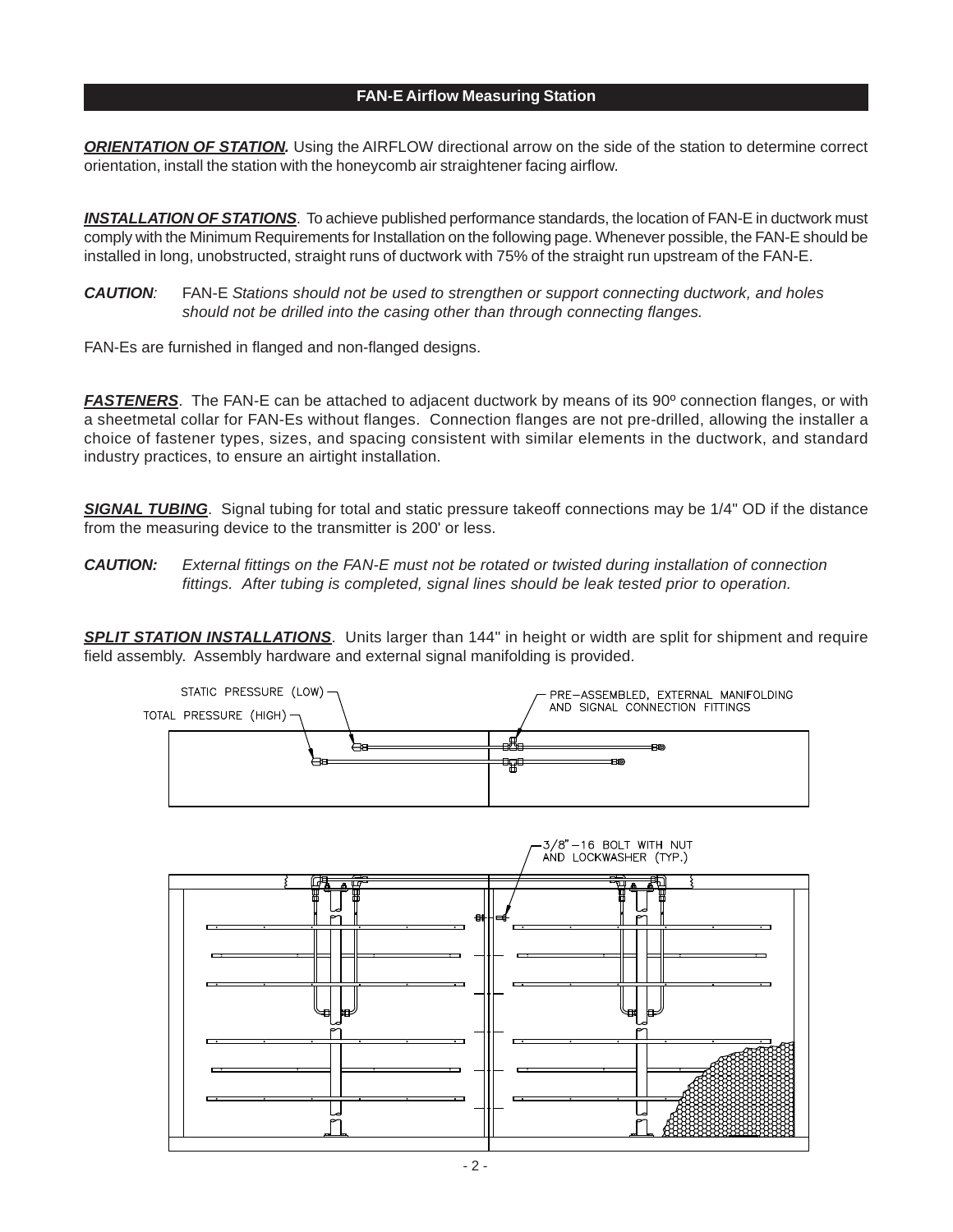#### **FAN-E Airflow Measuring Station**

*AIRBORNE CONTAMINANTS***.** The levels of air filtration and cleanliness associated with commercial HVAC Systems, whether supply/return/exhaust/outside air, are satisfactory for operation of the FAN-E. Industrial applications containing airborne contaminants may require periodic manual or automatic cleaning using compressed air applied via the signal fittings, and/or physical cleaning.

#### *MINIMUM REQUIREMENTS FOR INSTALLATION*.

**Note: FAN-E locations shown are NOT ideal**. They indicate the minimum clearance required from air turbulence producing sources. Wherever possible, the FAN-E should be installed where greater runs of straight duct (or clearances) than shown exist.